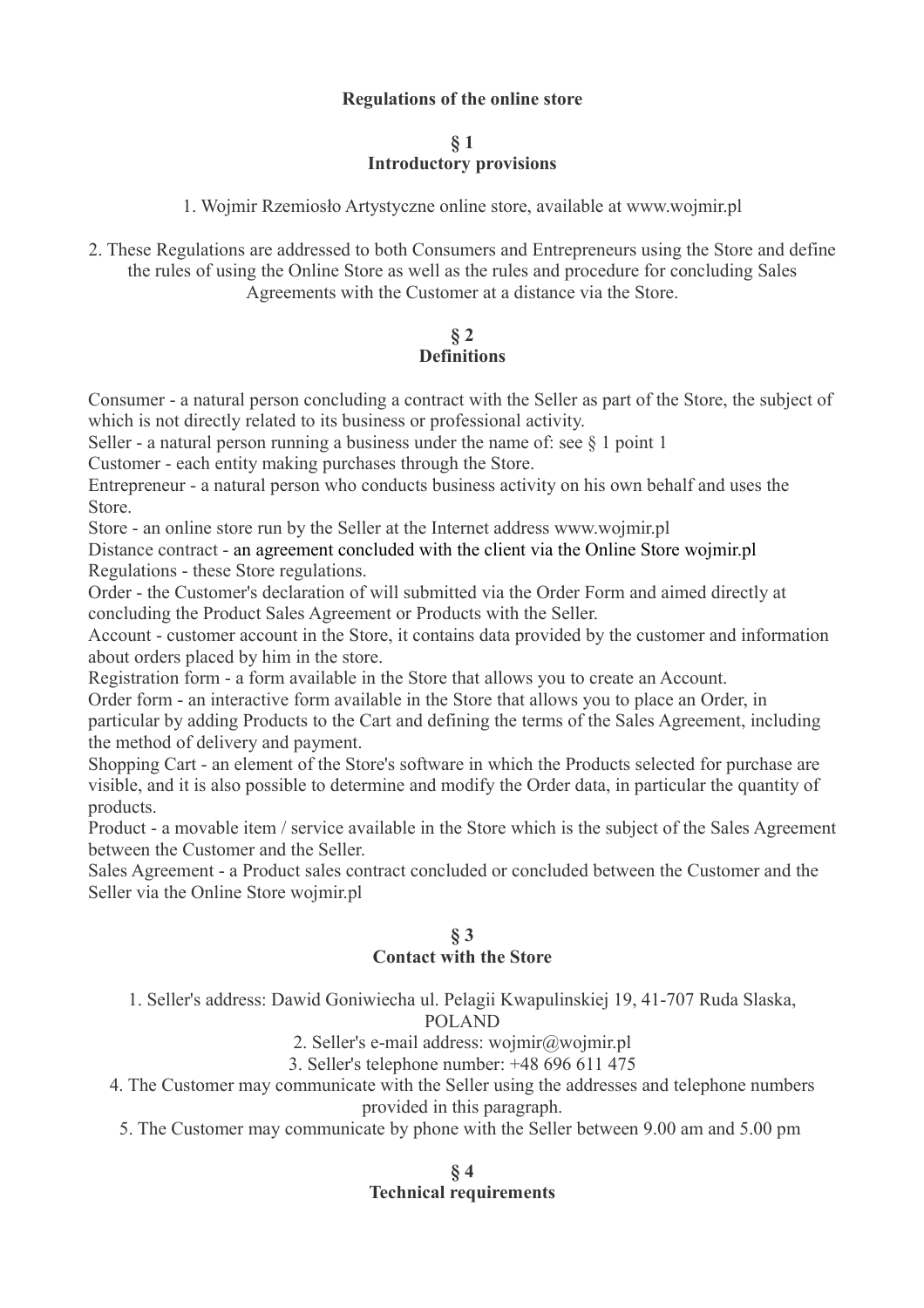To use the Store, including viewing the Store's assortment and placing orders for Products, you must: a.terminal device with access to the Internet and a web browser b. an active e-mail account (e-mail),

c. enabled cookies

# **§ 5 General information**

1. The Seller, to the fullest extent permitted by law, shall not be liable for any disruptions, including interruptions in the functioning of the Store, caused by force majeure, unlawful actions of third parties or incompatibility of the Online Store with the Customer's technical infrastructure. 2. Viewing the Store's assortment does not require creating an Account. Placing orders by the

Customer for Products in the Store's assortment is possible either after creating an Account in accordance with the provisions of § 6 of the Regulations or by providing the necessary personal and

address data enabling the Order to be completed without creating an Account.

3. The prices given in the Store are gross prices. The company operating under the name Wojmir Rzemiosło Artystyczny is exempt from VAT pursuant to Art. 113 paragraph. 1 of the VAT Act

4. The final amount to be paid by the Customer consists of the price for the Product and the cost of delivery, about which the Customer is informed on the Store's website when placing the Order, including when expressing the will to be bound by the Sales Agreement.

5. When the nature of the subject of the Agreement does not allow, judging reasonably, to calculate the final price in advance, information on the manner in which the price will be calculated, as well as charges for transport, delivery, postal services and other costs, will be given in the Store in the Product description.

#### **§ 6**

### **Creating an Account in the Store**

1. To create an Account in the Store, you must complete the Registration Form. It is necessary to provide the following data: name, surname, street with number, zip code, city, country, contact telephone number and e-mail address.

2. Creating an Account in the Store is free.

3. Logging in to the Account is done by entering the login and password set in the Registration

Form.

4.The Customer may at any time, without giving a reason and without incurring any fees, delete the Account by sending an appropriate request to the Seller, in particular via e-mail or in writing to the addresses provided in § 3

#### **§ 7 Rules for placing an Order**

In order to place an Order:

1.select the Product that is the subject of the Order, and then click the "Add to cart" button 2.log in or use the option of placing an Order without registration;

3.if the option of placing an Order without registration has been selected - fill in the Order Form by entering the details of the Order recipient and the address to which the Product is to be delivered, select the type of shipment (method of delivery of the Product), enter the invoice data, if different from the recipient's details,

4.Click the "Order and pay" button and confirm the order,

5.choose one of the available payment methods and depending on the method of payment, pay for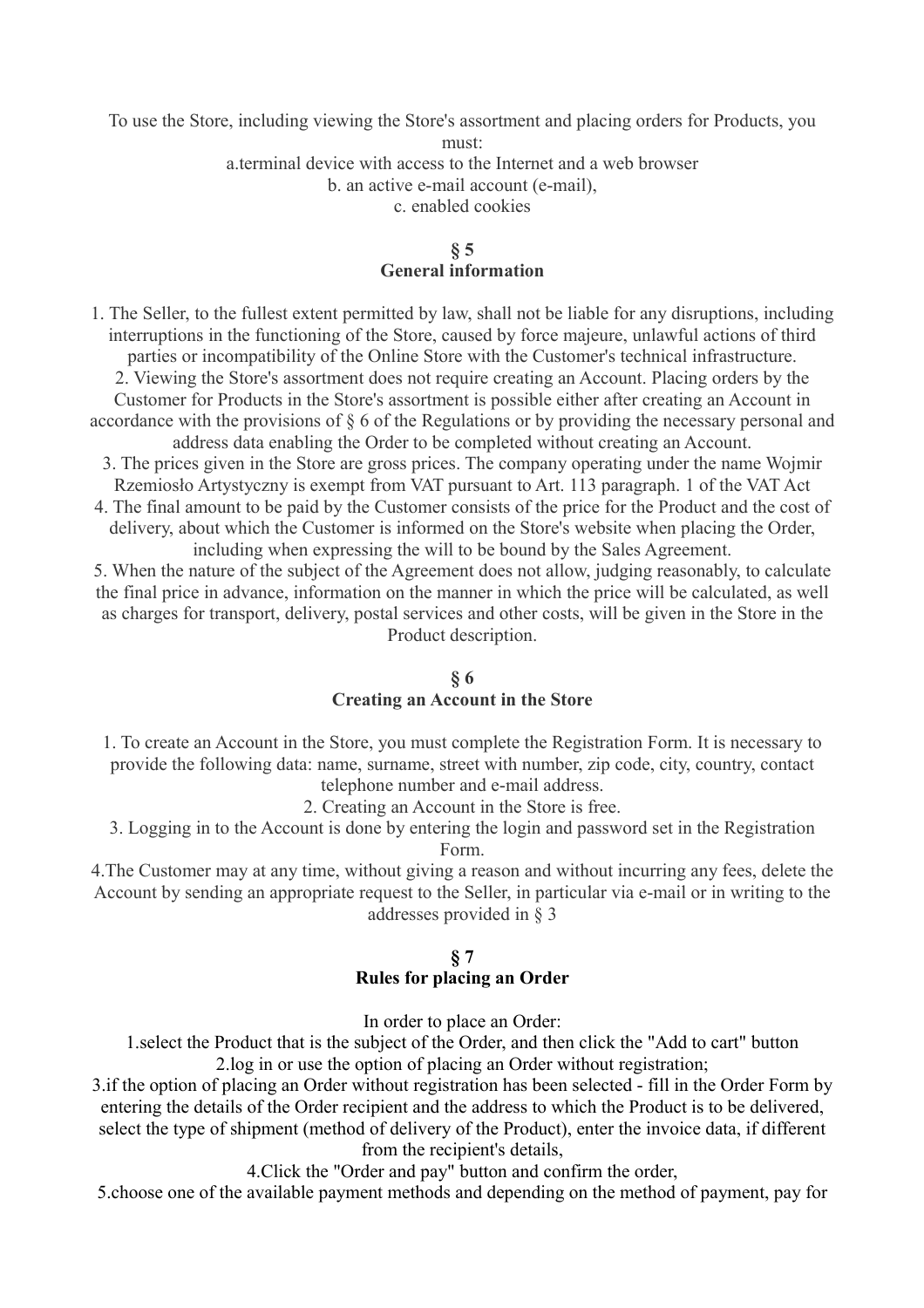the order within a specified period, subject to  $\S$  8 point 3.

**§ 8**

**Delivery and payment methods offered**

1. The Customer may use the following methods of delivery or collection of the ordered Product:

a. Courier

b. Personal pickup available at the business address 2. The customer may use the payment by bank transfer to the Seller's account

#### **§ 9**

# **Execution of the sales contract**

- 1. The conclusion of the Sales Agreement between the Customer and the Seller takes place after the Customer has placed an Order using the Order Form in the Online Store in accordance with § 7 of the Regulations.
- 2. After placing the Order, the Seller sends an e-mail with information about the date of the contract and payment details. The customer has the right to withdraw from the conclusion of the sales
- contract if the given deadline is too long. Upon receipt by the Seller of the amount due for the order, a Sales Agreement is concluded between the Customer and the Seller.
- 3. The customer is obliged to make the payment within 7 calendar days from the date of receipt of the e-mail with information about the date of implementation and payment data - otherwise the order will be canceled.
	- 4. Delivery of the Product to the Customer is payable, the courier's cost is given in the delivery form, or for orders from outside the EU, it is priced individually.
		- 5. Personal collection of the Product by the Customer is free of charge.

#### **§ 10 The right to withdraw from the contract**

- 1. The consumer may withdraw from the Sales Agreement within 14 days without giving any reason.
- 2. The running of the time limit specified in sec. 1 begins with the delivery of the Product to the Consumer or a person other than the carrier designated by him.
- 3. In the case of an Agreement that covers many Products that are delivered separately, in batches or in parts, the date specified in paragraph 1 runs from the delivery of the last item, batch or part. 4. The consumer may withdraw from the Agreement by submitting to the Seller a declaration of

withdrawal from the Agreement. To meet the deadline for withdrawing from the Agreement, it is enough for the Consumer to send a statement before the expiry of this period.

5. The statement may be sent by traditional mail, fax or by e-mail by sending the statement to the Seller's e-mail address or by submitting the statement on the Seller's website - the Seller's contact details are specified in § 3. The statement may also be submitted on the form which the template is attached as Appendix 1 to these Regulations and an attachment to the Act of May 30, 2014 on

consumer rights, but it is not obligatory.

6. In the event of sending the statement by the Consumer by e-mail, the Seller shall immediately send the Consumer to the e-mail address provided by the Consumer confirmation of receipt of the declaration of withdrawal from the Agreement.

- 7. Consequences of withdrawal from the Agreement:
- a. In the event of withdrawal from a Distance Agreement, the Agreement shall be deemed not to have been concluded.
	- b. In the event of withdrawal from the Agreement, the Seller shall immediately return to the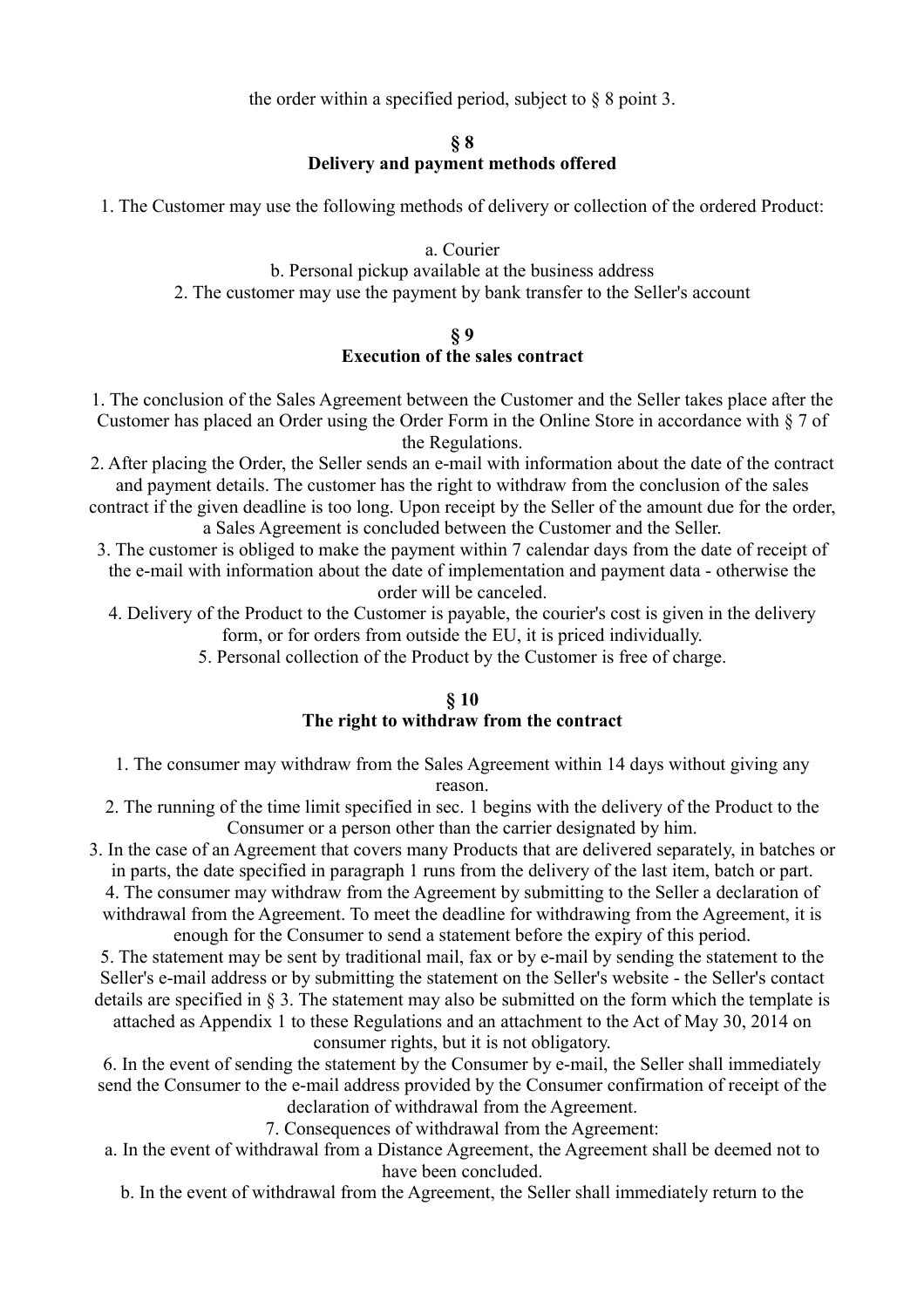Consumer, not later than within 14 days from the date of receipt of the Consumer's statement on withdrawal from the Agreement, all payments made by him, excluding courier fees.

c. The reimbursement will be made by the Seller using the same payment methods that were used by the Consumer in the original transaction, unless the Consumer has expressly agreed to a different solution that will not involve any costs for him.

d. The Seller may withhold the reimbursement until the Product is received back or until proof of its return is provided to him, whichever occurs first.

e. The consumer should return the Product to the Seller's address provided in these Regulations immediately, no later than 14 days from the date on which he informed the Seller about the

withdrawal from the Agreement. The deadline will be met if the Consumer sends the Product back within 14 days.

f. The consumer bears the direct costs of returning the Product.

8. The right to withdraw from a distance contract is not entitled to the Consumer in relation to the Agreement:

a.in which the subject of the service is a non-prefabricated item, manufactured according to the Consumer's specification or serving to satisfy his individual needs,

b.for the provision of services, if the Seller has fully performed the service with the express consent of the Consumer, who was informed before the commencement of the service that after the Seller has fulfilled the service, he will lose the right to withdraw from the Agreement.

### **§ 11 Complaint and warranty**

1. The Sales Agreement covers new Products.

- 2. Complaints should be submitted in writing or electronically to the addresses of the Seller provided in these Regulations.
- 3. Complaints should be submitted in writing or by e-mail to the address provided in these Regulations.

4. It is recommended to include in the complaint, inter alia, a brief description of the defect, the circumstances (including the date) of its occurrence, the details of the customer submitting the complaint, and the customer's request in connection with the defect of the goods.

5. The Seller will respond to the complaint immediately, no later than within 14 days, and if he does not do so within this period, it is considered that the Customer's request was considered justified.

6. Goods returned as part of the complaint procedure should be sent to the address given in § 3 of these Regulations.

7. A guarantee is given for all products in the store.

#### **§ 12**

# **Personal data in the Online Store**

1. The administrator of personal data of Customers collected via the Online Store is the Seller. 2. Customers' personal data collected by the administrator via the Online Store are collected in order to implement the Sales Agreement, and if the Customer agrees - also for marketing purposes.

3. The recipients of personal data of the Customers of the Online Store may be:

a. In the case of a Customer who uses the Online Store with the method of delivery by post or courier, the Administrator provides the Customer's collected personal data to the selected carrier or intermediary performing the shipment at the request of the Administrator.

b. In the case of a Customer who uses the Online Store with the method of electronic payments or with a payment card, the Administrator provides the collected personal data of the Customer to the selected entity servicing the above payments in the Online Store.

4. The customer has the right to access their data and correct them.

5. Providing personal data is voluntary, but failure to provide the personal data indicated in the